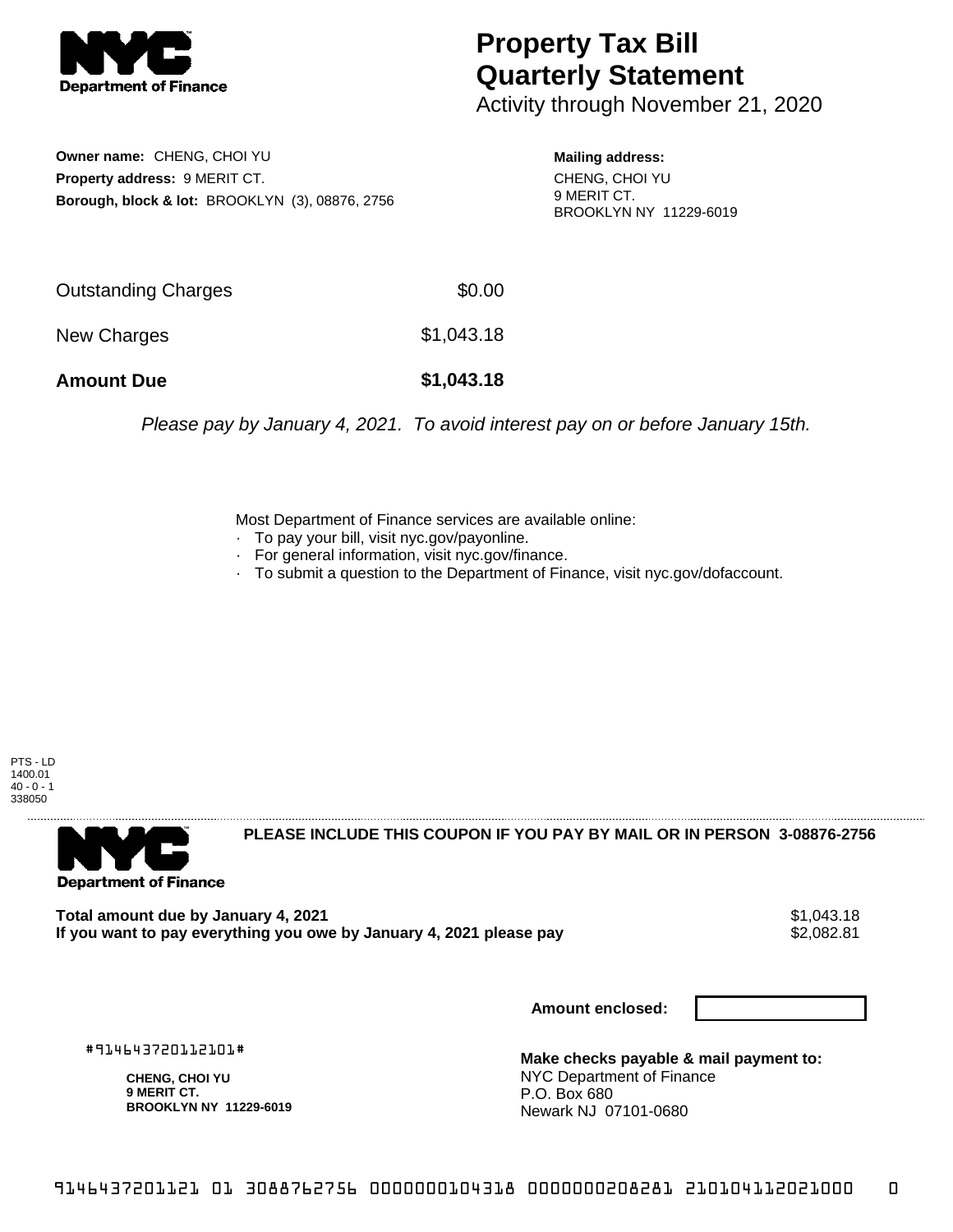

Total credit applied  $$1,056.22$ 

| <b>Billing Summary</b>                                              | <b>Activity Date</b> | Due Date   | Amount                  |
|---------------------------------------------------------------------|----------------------|------------|-------------------------|
| Outstanding charges including interest and payments                 |                      |            | \$0.00                  |
| Finance-Property Tax<br><b>Adopted Tax Rate</b>                     |                      | 01/01/2021 | \$1,056.22<br>$$-13.04$ |
| <b>Total amount due</b>                                             |                      |            | \$1,043.18              |
| <b>Tax Year Charges Remaining</b>                                   | <b>Activity Date</b> | Due Date   | Amount                  |
| Finance-Property Tax<br><b>Adopted Tax Rate</b>                     |                      | 04/01/2021 | \$1,056.22<br>$$-13.04$ |
| Total tax year charges remaining                                    |                      |            | \$1,043.18              |
| If you want to pay everything you owe by January 4, 2021 please pay |                      |            | \$2,082.81              |
| If you pay everything you owe by January 4, 2021, you would save:   |                      |            | \$3.55                  |
| <b>Overpayments/Credits</b>                                         | <b>Activity Date</b> | Due Date   | Amount                  |
| <b>Credit Balance</b>                                               |                      | 10/01/2020 | $$-1,056.22$            |
| <b>Credit Applied</b>                                               | 10/03/2020           |            | \$1,056.22              |

**Total overpayments/credits remaining on account \$0.00**

## **Home banking payment instructions:**

- 1. **Log** into your bank or online bill pay website.
- 2. **Add** the new payee: NYC DOF Property Tax. Enter your account number, which is your boro, block and lot, as it appears here: 3-08876-2756 . You may also need to enter the address for the Department of Finance. The address is P.O. Box 680, Newark NJ 07101-0680.
- 3. **Schedule** your online payment using your checking or savings account.

## **Did Your Mailing Address Change?** If so, please visit us at **nyc.gov/changemailingaddress** or call **311.**

When you provide a check as payment, you authorize us either to use information from your check to make a one-time electronic fund transfer from your account or to process the payment as a check transaction.